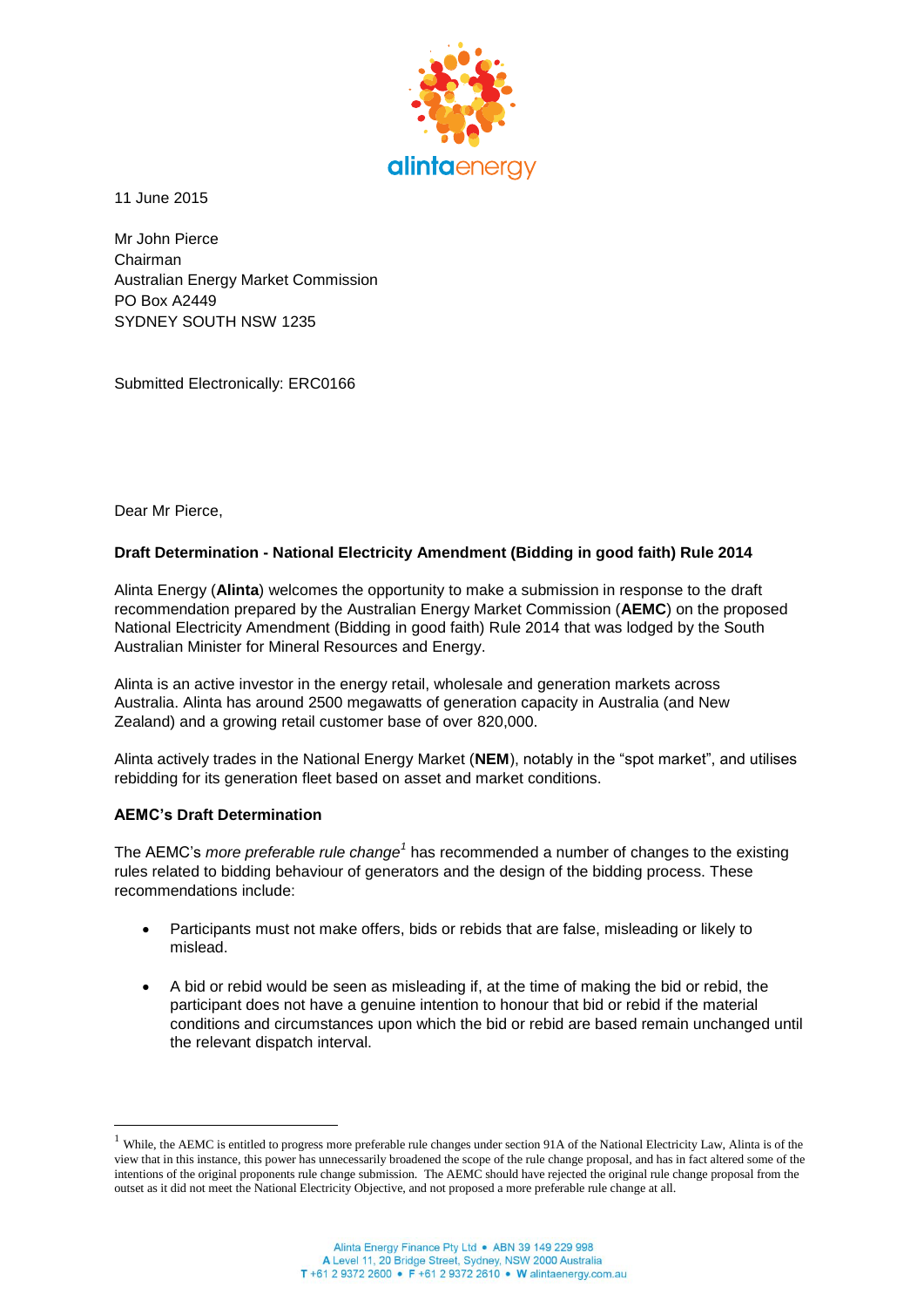

- If a participant changes their intentions for dispatch, and wishes to make a rebid to reflect those changed intentions, the participant must make the rebid as soon "as reasonably practicable".
- The history and patterns of a participants rebids may be used by the Australian Energy Regulator (**AER**) to infer whether a participant has a reasonable basis to represent that it will honour a bid or rebid.
- Removal of the existing limitations on the material circumstances that may give rise to a rebid.
- For each rebid made less than 15 minutes before the commencement of the relevant trading interval, the rebidding participant must provide a report to the AER setting out in detail the reasons for making the rebid at that time.

It is within this context that Alinta provides its views on the AEMC's draft recommendation.

#### **Alinta's views on the draft recommendation**

Throughout the consultation process, Alinta has maintained that based on the material presented; there is no evidence that rebidding represents a market failure in the NEM or that any material problems are being created by "late rebidding". Additionally, Alinta maintains the view that the NEM has developed effectively overtime to a stage where it is well equipped to deal with any potential issues associated with rebidding.

Alinta welcomes the rejection by the AEMC in its draft recommendation of several of the more burdensome and extreme options, as presented in previous consultation papers; such as early gate closure and a complete ban of rebidding. Based on the AEMC's draft recommendation, Alinta agrees with the AEMC's analysis and supports the following recommendations being enacted into law:

- Replacing the existing good faith provisions, with a new requirement that participants do not make offers or rebids that are false, misleading or likely to mislead.
- Introducing provisions which would allow for a bid or rebid to be seen as misleading if, at the time of making the bid or rebid, the participant does not have a genuine intention to honour that bid or rebid if the material conditions and circumstances upon which the bid or rebid are based remain unchanged until the relevant dispatch interval.
- Removal of the existing limitations on the material circumstances that may give rise to a rebid.

However, Alinta has some concerns around elements of the following recommendations, and requests that the AEMC provide further details of how such proposals could work in practise so as to enable participants to provide informed advice:

- If a participant changes their intentions for dispatch, and wishes to make a rebid to reflect those changed intentions, the participant must make the rebid as soon "as reasonably practicable".
- The history and patterns of a participants rebids may be used by the AER to infer whether a participant has a reasonable basis to represent that it will honour a bid or rebid.

Finally, Alinta disagrees with the AEMC's following recommendation:

 For each rebid made less than 15 minutes before the commencement of the relevant trading interval, the rebidding participant must provide a report to the AER setting out in detail the reasons for making the rebid at that time.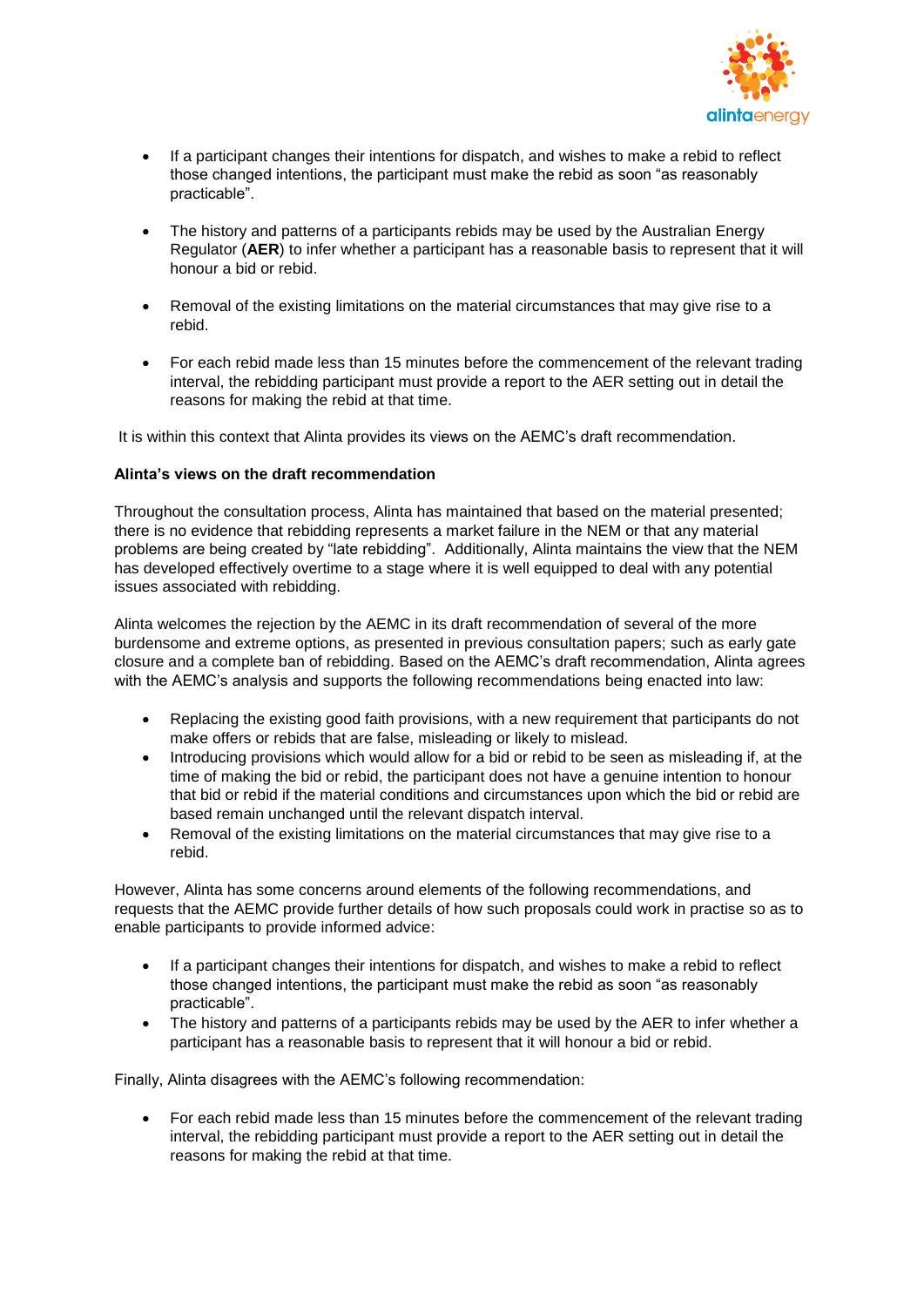

These views are outlined further below.

# **Submitting rebids as soon as is "reasonably practicable"**

The AEMC's draft recommendation seeks to recast participant bids as a continuing representation of their willingness to provide generation capacity at the prices specified. From the moment a participant has formed the intention to make a rebid, their original offer would become misleading if they delay submitting a rebid – subsequently requiring, rebids to be submitted as soon as is "reasonably practicable".

Broadly, Alinta supports participants submitting rebids in a manner which provides accurate, reliable and timely information to the market. The proposed recommendation generally appears to concur with this principle. However, in a practical sense the enforcement of this provision is less clear, as various participants have substantially different bidding and dispatch systems, meaning the time between the submission of rebids, or the time required to bring generating units into operation/adjusting output levels will undoubtedly vary between participants, and between the type of generation plant in question.

Alinta would appreciate the AEMC providing additional guidance as to how this provision would potentially be assessed in practise. Additionally, Alinta suggests that industry consultation be included when developing the technical guidelines associated with this provision.

# **Inference of generator intent based on history and patterns of rebids**

The AEMC's draft recommendation introduces provisions which would allow for an inference to be made by the AER (or potentially a court) about a generator's genuine intention to honour its offer or rebid, based on that generator's history and patterns of re-bidding behaviour. In practise, Alinta understands this would allow for the AER (or a court) "*to take into account, repeated very late rebidding where the generator has repeatedly failed to honour its offers absent a change in material conditions and circumstances*".

Alinta considers that these provisions raise some concerns. In practise, these provisions may require the AER to make a subjective assessment of participants bidding behaviour, from the perspective of a third party who is not directly exposed to the market and does not have an intricate knowledge of bilateral commercial arrangements which may be in place. For example, frequent small changes in the wholesale price may be the strike price trigger for a bilateral cap or swap contract, and this could subsequently cause the participant to rebid.

However from the perspective of the AER, the market does not appear to materially change, yet the participant under scrutiny appears to be continually submitting rebids. It would be a detriment to the intent of these provisions, if a participant's innocuous history of rebid patterns were then used in an assessment by the AER (or a court) in assisting enforcement action for another separate rebidding instance. In short, Alinta would be concerned with the AER taking a subjective assessment of a market participant's past behaviour, in absence of an understanding of their commercial position.

Given this concern, Alinta would support the AEMC elaborating on how an assessment of a generator's previous rebidding patterns and history may be undertaken in practise under the proposed provisions.

## **Imposition of additional reporting requirements**

The draft rule introduces new reporting requirements for rebids made during, or less than 15 minutes before the commencement of, the trading interval to which the rebid applies. As part of the new reporting obligations, generators would have to provide a report to the AER setting out in detail the reasons for making the rebid at that specific time. Additionally, a civil penalty would apply to a breach, if a participant failed to submit their report.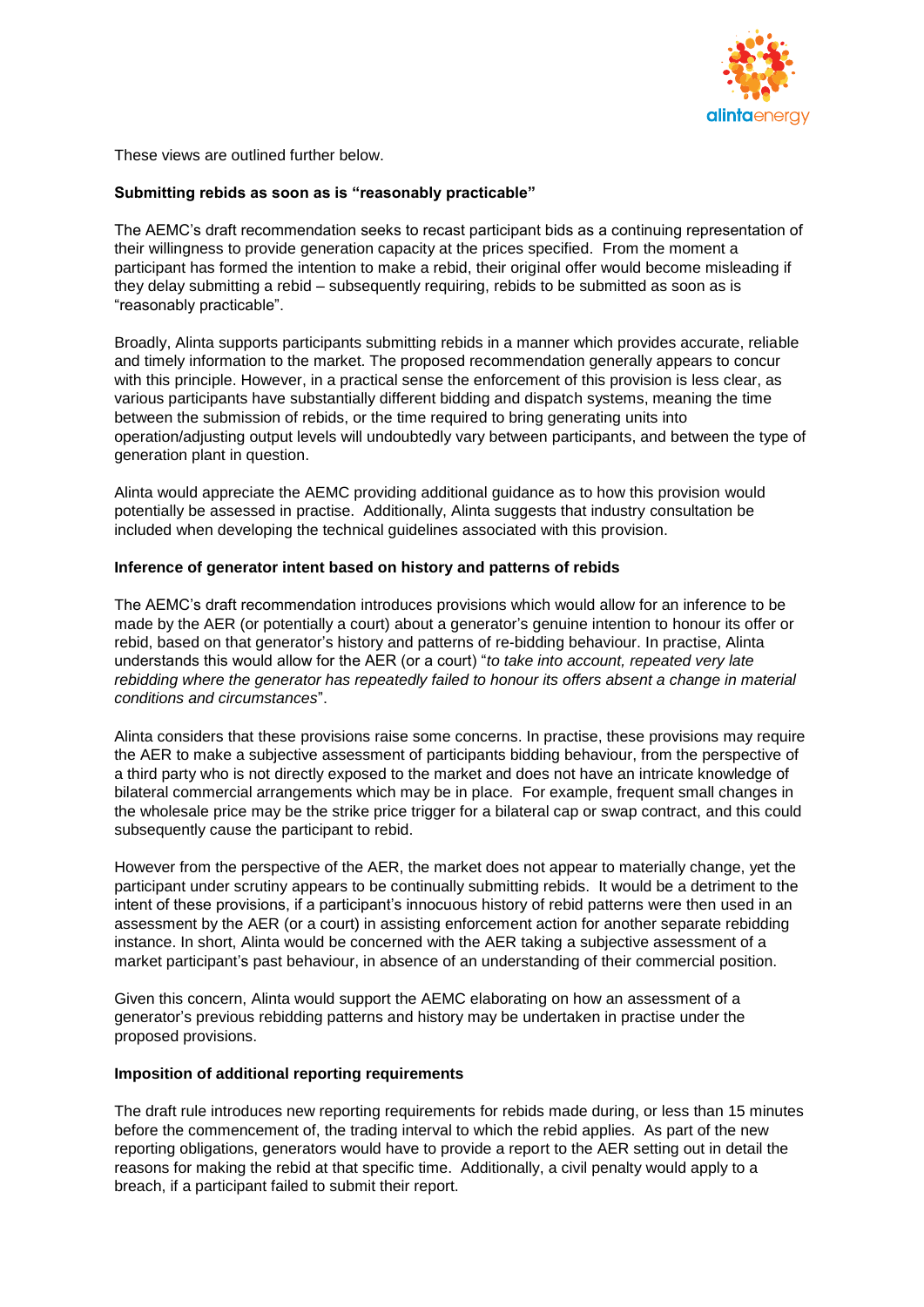

Alinta understands that the content and format of the reports will be determined by the AER through their Rebidding and Technical Parameters Guidelines and as such the reports are likely to require the following information:

- In detail descriptions of the nature of the change in market conditions and circumstances which led to the submission of a rebid.
- How the change in market conditions directly related to the generator in question and why those conditions led to a rebid.
- The exact time at which the change in market conditions occurred.
- The exact time at which the participant became aware of the change in market conditions, which led to the decision to submit a rebid.

It is Alinta's view that if the above reporting requirements were deemed necessary at the time of each rebid, this would present an onerous compliance burden.

As has been well documented throughout the consultation process, instances of rebidding are infrequent, and are limited to case by case scenarios often arising from a unique set of conditions in the market such as planned or unplanned transmission outages. There is little evidence of systemic rebidding in the NEM. In particular, the work undertaken by ROAM Consulting and Oakley Greenwood suggests that the occurrence of late rebidding, and rebidding towards the end of the trading intervals, has been a recent phenomenon, occurring within the last two years and predominantly in Queensland. Given this regionalised problem, the case for introducing new reporting obligations for all NEM market participants appears a heavy handed response to a perceived "problem" that has not to date been effectively proven to be of material consequence to the entire market.

As such, Alinta does not consider that "the rebidding problem" is material enough to warrant substantial changes to the NEM wide market reporting obligations. If enacted, additional reporting obligations would simply introduce unnecessary and onerous compliance obligations for traders, the financial costs of which are real and measureable. If enacted this would directly increase the compliance costs of market participants, which would ultimately flow back to consumers for little to no corresponding benefit.

To conclude, Alinta does not consider the draft recommendation has justified the introduction of additional reporting obligations.

# *Conclusion*

Throughout the rule change process, Alinta has maintained that there is no evidence that rebidding represents a market failure in the NEM or that any material problems are being created by "late rebidding".

Nonetheless, as outlined above, broadly Alinta supports the majority of the AEMC's recommendations, however would urge the AEMC to elaborate on how elements of how some components of the draft recommendation could be enforced in practise.

Additionally, Alinta does not support the introduction of additional reporting obligations for rebids within the NEM. Alinta would urge greater consideration of the regulatory compliance costs such a measure would introduce. Such costs create inefficient prices which are ultimately passed on to consumers.